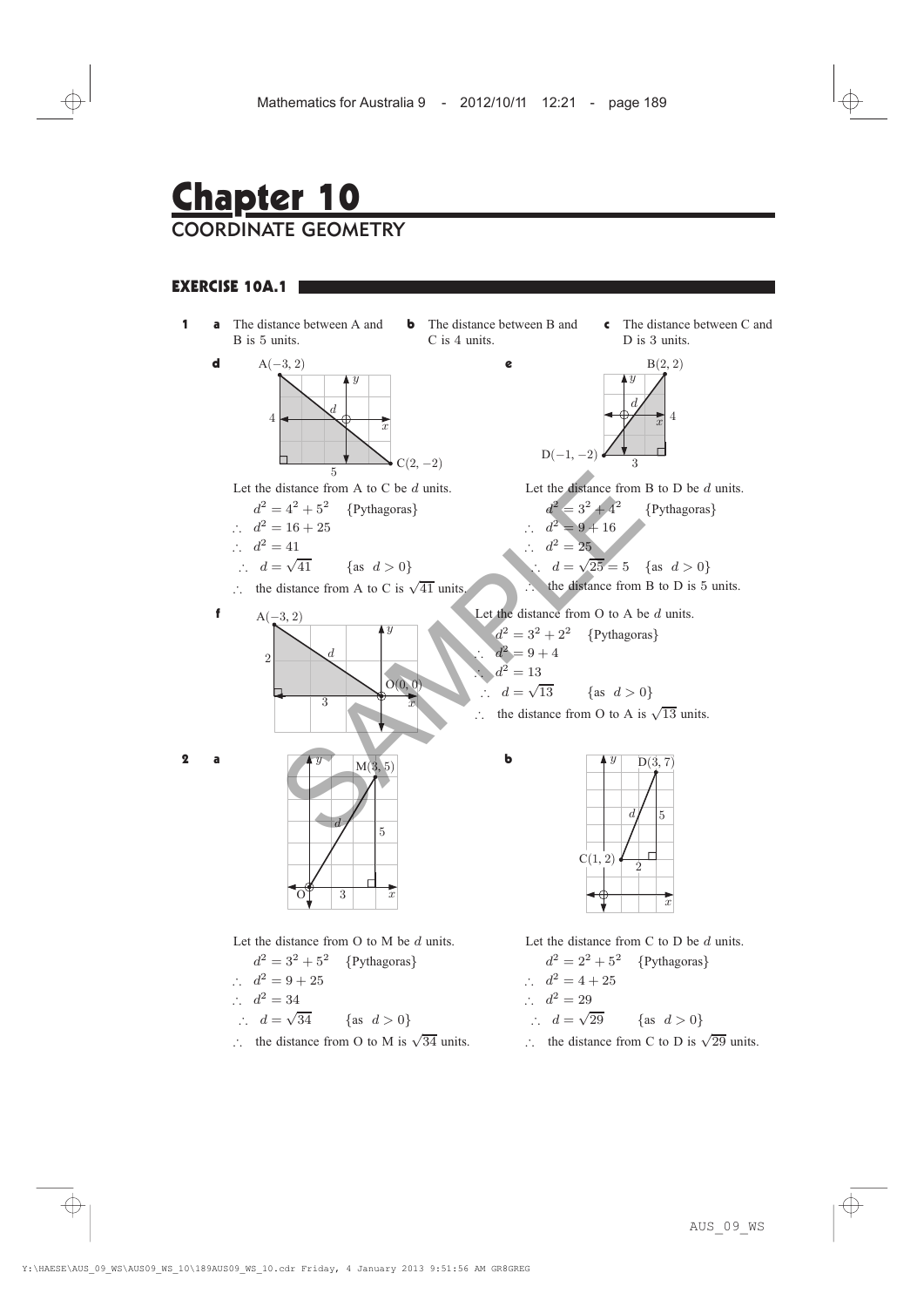d

f



c

e

Let the distance from A to B be  $d$  units.

- $d^2 = 3^2 + 5^2$  {Pythagoras}  $d^2 = 9 + 25$  $\therefore$   $d^2 = 34$  $\therefore$  d =  $\sqrt{34}$  {as d > 0}
- $\therefore$  the distance from A to B is  $\sqrt{34}$  units.



Let the distance from P to Q be  $d$  units.

- $d^2 = 4^2 + 1^2$  {Pythagoras}
- $d^2 = 16 + 1$
- $\therefore d^2 = 17$

$$
\therefore d = \sqrt{17} \quad \{\text{as } d > 0\}
$$

∴  $d = \sqrt{17}$  {as  $d > 0$ }<br>∴ the distance from P to Q is  $\sqrt{17}$  units.





Let the distance from A to B be d units.

- $d^2 = 1^2 + 5^2$  {Pythagoras}  $d^2 = 1 + 25$  $\therefore d^2 = 26$  $\therefore$  d =  $\sqrt{26}$  {as d > 0}
- $\therefore$  the distance from A to B is  $\sqrt{26}$  units.



Let the distance from  $R$  to  $S$  be  $d$  units.

- $d^2 = 2^2 + 3^2$  {Pythagoras}
- $\therefore d^2 = 4+9$
- $\therefore$   $d^2 = 13$

$$
\therefore d = \sqrt{13} \qquad \{\text{as } d > 0\}
$$

∴  $d = \sqrt{13}$  {as  $d > 0$ }<br>∴ the distance from R to S is  $\sqrt{13}$  units.



Let the distance from A to B be  $d$  units.

- $d^2 = 12^2 + 9^2$  {Pythagoras}
- $d^2 = 144 + 81$
- $\therefore d^2 = 225$
- $d = \sqrt{225} = 15$  {as  $d > 0$ }
- $\therefore$  the distance from A to B is 15 units.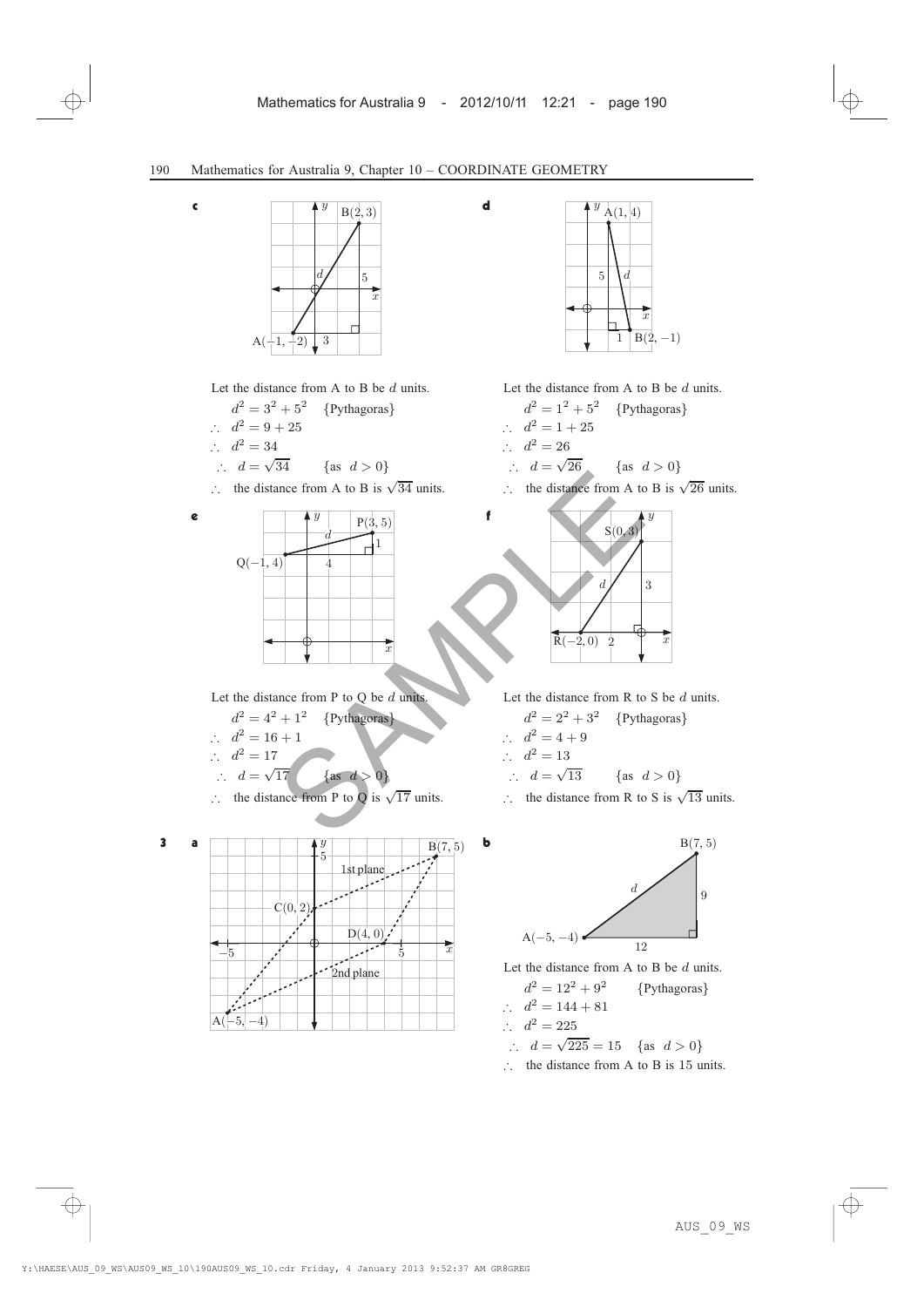c i Let the distance from A to C be  $d_1$  units.

$$
c(0, 2) \t d_1^2 = 5^2 + 6^2 \t {Pythagoras}
$$
  
\n
$$
\therefore d_1^2 = 25 + 36
$$
  
\n
$$
\therefore d_1^2 = 61
$$
  
\n
$$
\therefore d_1 = \sqrt{61} \t {as d_1 > 0}
$$
  
\nA(-5, -4)

Let the distance from C to B be  $d_2$  units.

$$
0(7,5) \t d22 = 72 + 32 {Pythagoras}\n $d2$   $d22 = 49 + 9$   
\n $\therefore d22 = 58$   
\n $\therefore d2 = \sqrt{58}$  {as  $d2 > 0$ }  
\n $\therefore d2 = \sqrt{58}$  {as  $d2 > 0$ }
$$

 $\therefore$  distance travelled by the first plane =  $d_1$  units +  $d_2$  units  $=\sqrt{61}$  units +  $\sqrt{58}$  units  $\approx 15.4$  units

ii Let the distance from A to D be  $d_3$  units.

$$
d_3
$$
\n
$$
b(4, 0)
$$
\n
$$
d_3^2 = 9^2 + 4^2 \text{ {Pythagoras}}
$$
\n
$$
d_3
$$
\n
$$
d_4
$$
\n
$$
d_3^2 = 81 + 6
$$
\n
$$
d_3^2 = 81 + 6
$$
\n
$$
d_3^2 = 9^7
$$
\n
$$
d_3 = \sqrt{97} \text{ {as } d_3 > 0}
$$

Let the distance from D to B be  $d_4$  units.

d <sup>2</sup> <sup>4</sup> = 3<sup>2</sup> + 5<sup>2</sup> <sup>f</sup>Pythagoras<sup>g</sup> ) d <sup>2</sup> <sup>4</sup> = 9 + 25 ) d <sup>2</sup> <sup>4</sup> = 34 ) <sup>d</sup><sup>4</sup> <sup>=</sup> <sup>p</sup><sup>34</sup> <sup>f</sup>as <sup>d</sup><sup>4</sup> <sup>&</sup>gt; <sup>0</sup><sup>g</sup> D , (4 0) <sup>3</sup> 5 d4 B , (7 5) SAMPLE

 $\therefore$  distance travelled by the second plane =  $d_3$  units +  $d_4$  units  $= \sqrt{97}$  units  $+ \sqrt{34}$  units  $\approx 15.7$  units

d The first plane has a shorter distance to travel.





**b** (AB) and (CD) intersect at  $(3, 1)$ .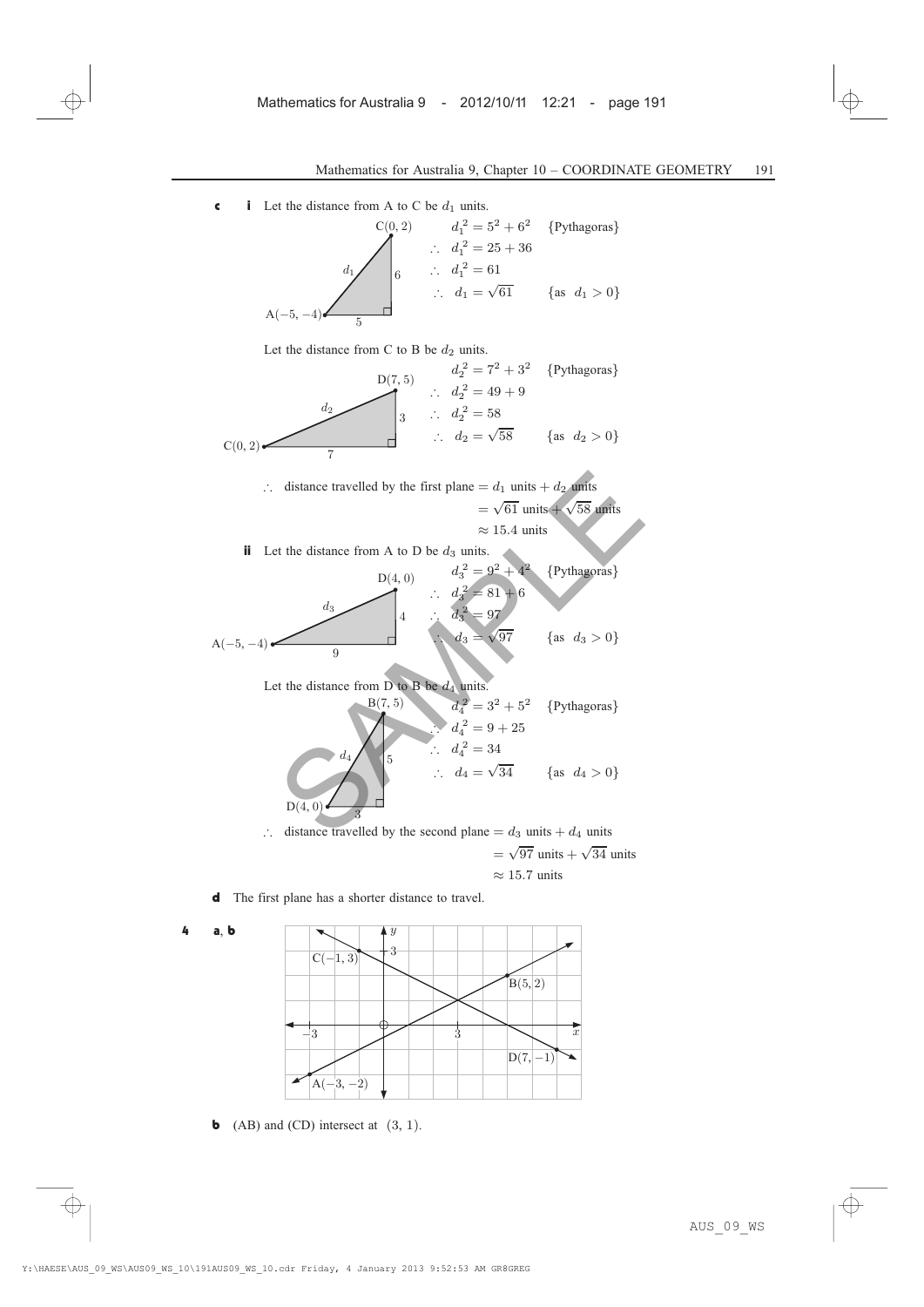c From the graph in a, it is clear that B is the closest point to the intersection of (AB) and (CD). Let the distance between B and the point of intersection be  $d$  units.

$$
d^{2} = 2^{2} + 1^{2}
$$
 {Pythagoras}  

$$
\therefore d^{2} = 4 + 1
$$
  

$$
\therefore d^{2} = 5
$$
  

$$
\therefore d = \sqrt{5}
$$
 {as  $d > 0$ }  

$$
\therefore d = \sqrt{5}
$$
 {as  $d > 0$ }  

$$
\therefore
$$
 the distance is  $\sqrt{5}$  units.

## EXERCISE 10A.2

1 **a** 
$$
O(0, 0)
$$
  $P(3, -1)$   
\n $\uparrow$   $\uparrow$   $\uparrow$   
\n $x_1$   $y_1$   $x_2$   $y_2$   
\n $\therefore$   $\sqrt{3^2 + (-1)^2}$   
\n $= \sqrt{(3-0)^2 + (-1-0)^2}$   
\n $= \sqrt{3^2 + (-1)^2}$   
\n $= \sqrt{9+1}$   
\n $\frac{1}{2}$   $\frac{1}{2}$   
\n $= \sqrt{10} \text{ units}$   
\n**c**  $C(-2, 1)$   $D(2, 5)$   
\n $\uparrow$   $\uparrow$   $\uparrow$   
\n $x_1$   $y_1$   $x_2$   $y_2$   
\n $= \sqrt{(x_2 - x_1)^2 + (y_2 - y_1)^2}$   
\n $= \sqrt{(x_2 - x_1)^2 + (y_2 - y_1)^2}$   
\n $= \sqrt{(x_2 - x_1)^2 + (y_2 - y_1)^2}$   
\n $= \sqrt{(x_2 - x_1)^2 + (y_2 - y_1)^2}$   
\n $= \sqrt{(x_2 - x_1)^2 + (y_2 - y_1)^2}$   
\n $= \sqrt{(-1 - 4)^2 + (-1 - 3)^2}$   
\n $= \sqrt{4 + 16}$   
\n $= \sqrt{25 + 16}$   
\n $= \sqrt{32}$   
\n $= \sqrt{41} \text{ units}$   
\n**e**  $G(0, -3)$   $H(1, 4)$   
\n $\downarrow$   $\uparrow$   
\n $x_1$   $y_1$   $x_2$   $y_2$   
\n $GH = \sqrt{(x_2 - x_1)^2 + (y_2 - y_1)^2}$   
\n $= \sqrt{(1 - 0)^2 + (4 - -3)^2}$   
\n $= \sqrt{(x_2 - x_1)^2 + (y_2 - y_1)^2}$   
\n $= \sqrt{(-3 - 0)^2 + (0 -$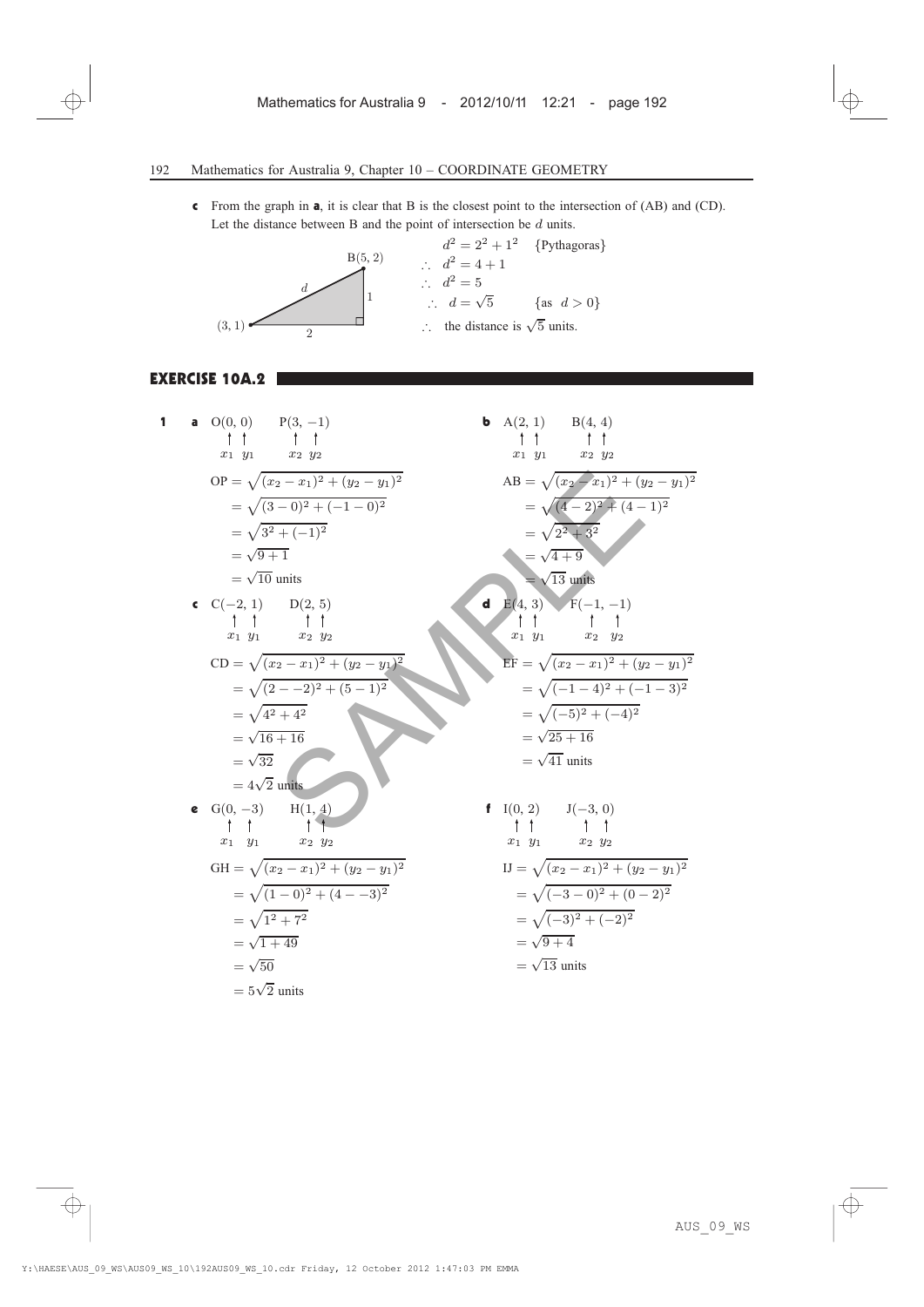**9** P(3, 9) Q(11, -1)  
\n
$$
\uparrow \uparrow \qquad \uparrow \qquad \uparrow
$$
\n
$$
x_1 \ y_1 \qquad x_2 \ y_2
$$
\n
$$
PQ = \sqrt{(x_2 - x_1)^2 + (y_2 - y_1)^2}
$$
\n
$$
= \sqrt{(11 - 3)^2 + (-1 - 9)^2}
$$
\n
$$
= \sqrt{8^2 + (-10)^2}
$$
\n
$$
= \sqrt{64 + 100}
$$
\n
$$
= \sqrt{164}
$$
\n
$$
= 2\sqrt{41} \text{ units}
$$

**h** 
$$
R(-\sqrt{2}, 3)
$$
  $S(\sqrt{2}, -1)$   
\n $\uparrow \uparrow \uparrow \uparrow$   
\n $x_1 \quad y_1 \quad x_2 \quad y_2$   
\n $RS = \sqrt{(x_2 - x_1)^2 + (y_2 - y_1)^2}$   
\n $= \sqrt{(\sqrt{2} - \sqrt{2})^2 + (-1 - 3)^2}$   
\n $= \sqrt{(2\sqrt{2})^2 + (-4)^2}$   
\n $= \sqrt{8 + 16}$   
\n $= \sqrt{24}$   
\n $= 2\sqrt{6}$  units

2 **a**  
\n
$$
AB = \sqrt{(1-0)^2 + (2-2)^2}
$$
\n
$$
= \sqrt{1^2 + 4^2}
$$
\n
$$
= \sqrt{17} \text{ units}
$$
\n
$$
AC = \sqrt{(-3-0)^2 + (1-2)^2}
$$
\n
$$
= \sqrt{(-3)^2 + 3^2}
$$
\n
$$
= \sqrt{18} \text{ units}
$$
\n
$$
BC = \sqrt{(-3-1)^2 + (1-2)^2}
$$
\n
$$
= \sqrt{(-4)^2 + (-1)^2}
$$
\n
$$
= \sqrt{17} \text{ units}
$$

Since two of the side lengths are equal, triangle ABC is isosceles.

$$
C(-3, 1)
$$
\n
$$
AC = \sqrt{(-3 - 0)^2 + (1 - 2)^2}
$$
\n
$$
= \sqrt{17} \text{ units}
$$
\n
$$
AC = \sqrt{(-3 - 0)^2 + (1 - 2)^2}
$$
\n
$$
= \sqrt{18} \text{ units}
$$
\n
$$
BC = \sqrt{(-3 - 1)^2 + (1 - 2)^2}
$$
\n
$$
= \sqrt{17} \text{ units}
$$
\nSince two of the side lengths are equal, triangle ABC is isosceles.\n\n
$$
X(1, 3)
$$
\n
$$
X(1, 3)
$$
\n
$$
X(2) = \sqrt{(-2)^2 + (-3)^2}
$$
\n
$$
= \sqrt{13} \text{ units}
$$
\n
$$
X(2) = \sqrt{(3 - 1)^2 + (-4 - 3)^2}
$$
\n
$$
= \sqrt{2^2 + (-7)^2}
$$
\n
$$
= \sqrt{53} \text{ units}
$$
\n
$$
YZ = \sqrt{(3 - -1)^2 + (-4 - 0)^2}
$$
\n
$$
= \sqrt{4^2 + (-4)^2}
$$
\n
$$
= \sqrt{32} \text{ units}
$$
\n
$$
YZ = \sqrt{4^2 + (-4)^2}
$$
\n
$$
= \sqrt{32} \text{ units}
$$

Since none of the side lengths are equal, triangle XYZ is scalene.

$$
H1 = \sqrt{(1-3)^2 + (4-2)^2}
$$
  
\n
$$
= \sqrt{(-2)^2 + 6^2}
$$
  
\n
$$
= \sqrt{40} \text{ units}
$$
  
\n
$$
H1 = \sqrt{(-3-3)^2 + (0-2)^2}
$$
  
\n
$$
= \sqrt{(-6)^2 + 2^2}
$$
  
\n
$$
= \sqrt{40} \text{ units}
$$
  
\n
$$
H2 = \sqrt{(-3-3)^2 + (0-2)^2}
$$
  
\n
$$
= \sqrt{40} \text{ units}
$$
  
\n
$$
H3, -2
$$
  
\n
$$
= \sqrt{(-4)^2 + (-4)^2}
$$
  
\n
$$
= \sqrt{32} \text{ units}
$$

Since two of the side lengths are equal, triangle HIJ is isosceles.